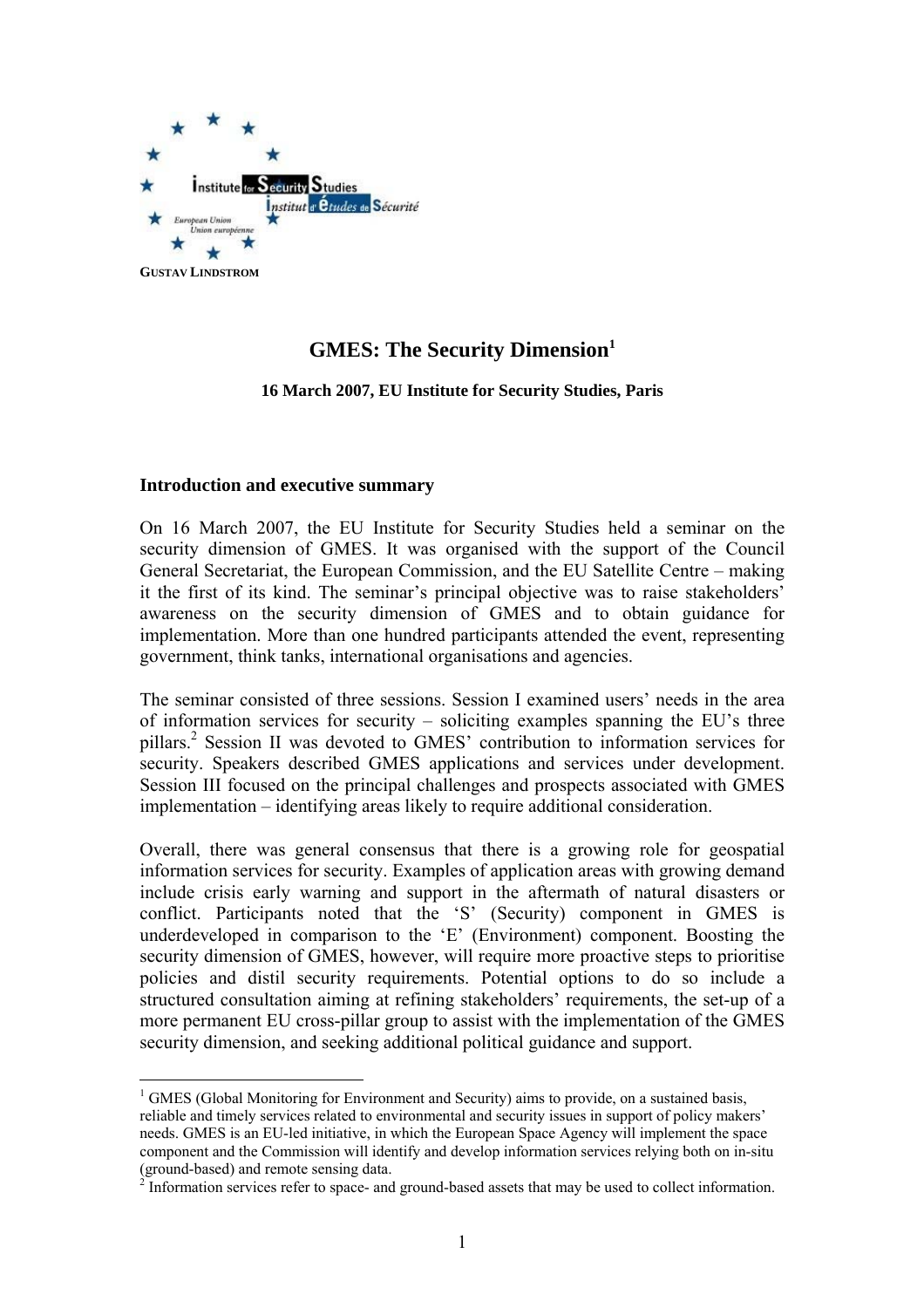#### **I. Information services for security: what are users' needs?**

Two factors complicate identifying users' information service for security. First, it is difficult to define 'security'. The concept has evolved over time – to the point that the boundary between 'hard'/'soft' and 'internal'/'external' security is blurry. For guidance, participants referred to the European Security Strategy and its list of global security challenges and key threats. Second, there are numerous communities likely to be impacted by GMES – magnifying the difficulty of identifying service requirements. Concerning specific information service needs, a variety of examples were provided covering the EU's three pillars:

- *Support to CFSP and ESDP* Information services for security could provide support in areas such as conflict early warning, counter-proliferation monitoring of sensitive/denied locations, and ESDP operations. With respect to ESDP operations, imagery of key infrastructures in the area of operations is particularly useful. Examples include marking of road networks, embassy locations, identification of potential landing sites for aircraft and helicopters, and other facilities which could either facilitate or complicate the operation. With respect to specific geospatial information services, speakers mentioned rapid mapping, maritime traffic monitoring, and urban three-dimensional (3D) modelling.
- *Support to Justice and Home Affairs*  Information services for security could contribute to law enforcement in its fight against organised crime and drug trade. In the maritime area, police and customs agents have a requirement to be able to track and intercept vessels on the high seas suspected of transporting drugs. Imagery might be particularly useful to recognise certain suspicious activities, such as deviations from declared routes, undeclared stopovers or loitering off normal shipping lanes or holding areas. Reflecting this need is the establishment of the seven-country Maritime Analysis and Operations Centre (Narcotics) in Lisbon over the coming months. Information services that can support other law enforcement activities – such as trafficking in human beings or arms – would likewise be valued. Assistance with more traditional tasks, such as crime scene investigation, might be useful to the extent possible.
- *Support to Community activities* The European Commission has global information needs. As such, it relies on geospatial information services in several areas spanning humanitarian assistance, civil protection, and critical infrastructure protection. Two examples were provided to illustrate such needs. In one case, imagery was used in support of the Commission's activities within the Kimberly Process.<sup>3</sup> Earth observation imagery was used to identify active and non-active diamond mines in different locations, making it possible to gauge if such mines were located in conflict zones. In another case, information services were used to estimate damages to infrastructure and buildings in Lebanon in the aftermath of the Israeli-Hezbollah conflict.

With respect to border monitoring, information services for security may provide assistance in two principal areas. First, it may support risk analysis assessments;

 $\overline{a}$ <sup>3</sup> The Kimberly process seeks to limit the export of 'conflict diamonds'. For more information see [http://ec.europa.eu/comm/external\\_relations/kimb/intro/index.htm](http://ec.europa.eu/comm/external_relations/kimb/intro/index.htm)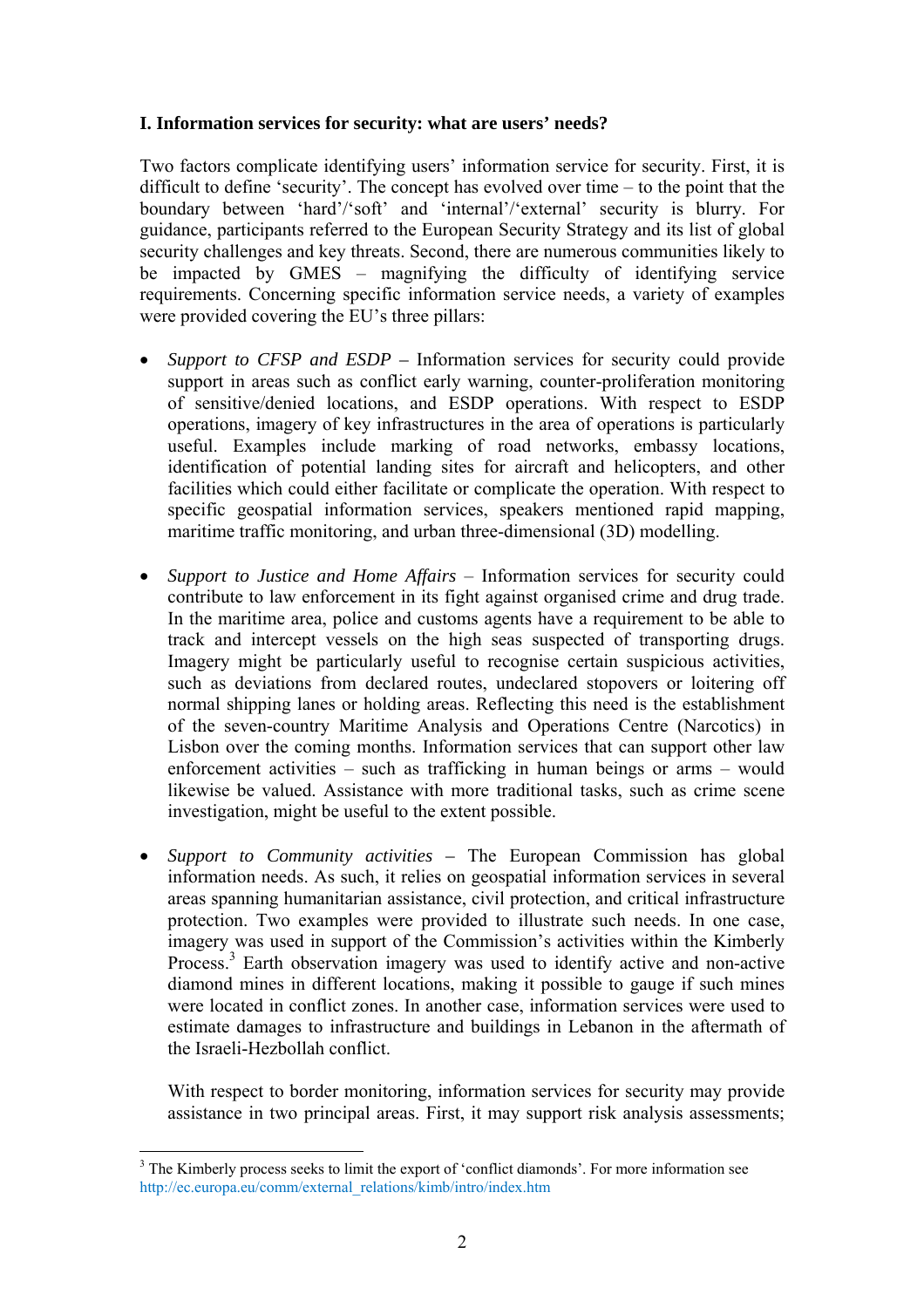e.g. to identify external border vulnerabilities. Second, information services might be used in support of deployments – including to remote locations. For example, European assets were deployed to the coast of Western Africa in response to a surge in illegal migration flows to the Canary Islands in the second half of 2006 (Operation *Hera*). Information services that are close to real time, capable of detecting motion, and allow surveillance of difficult targets  $-$  e.g. small or possibly concealed – would be highly valued.

Beyond these types of information services, some speakers noted that a GMES contribution towards global secure communications is welcome if technically feasible.

#### **II. What are GMES contributions to information services for security?**

While Europe has a variety of space assets currently in use, earth observation systems are run independently and coverage is incomplete both for the space and ground (insitu) component. GMES aims to make the best use of existing systems and produce services of guaranteed validity on a sustained basis – addressing EU needs in the environment and security domain. A total of  $E1.4$  billion is dedicated to the Space theme within Framework Programme 7. About  $\epsilon$ 1.2 billion (85%) will fund GMES activities. In the security domain, specific GMES information services may include:

- Prevention, monitoring, risk management and assessment of natural and technological hazards in Europe;
- Organisation and distribution of humanitarian aid;
- Conflict prevention and crisis management support;
- Protection against emerging security threats such as proliferation of WMD and trafficking;
- Border surveillance (land and sea)

The development of GMES is incremental. Three fast track services are expected to be operational by the end of 2008 covering land monitoring, marine core service, and emergency response.<sup>4</sup> The 'emergency response' fast track covers the development of rapid mapping services in support of natural or technological disasters in Europe and/or natural disasters or conflicts outside Europe. A report by the emergency response implementation group recommends that the service be extended in the longterm to include monitoring for crisis prevention and assistance to post-crisis reconstruction.

The European Commission and ESA fund several projects that contribute to the development of the security dimension of GMES. Examples include humanitarian relief support, disaster reduction and reconstruction (e.g. RESPOND and LIMES) as well as land, infrastructure and maritime surveillance (e.g. LIMES). The EU Satellite Centre (EUSC) is operational in similar and related areas and is therefore closely involved in current GMES developments. In addition, the Commission's Joint Research Centre is engaged in GMES developments.

<sup>&</sup>lt;sup>4</sup> A fourth pilot service focusing on atmosphere monitoring is currently being set-up.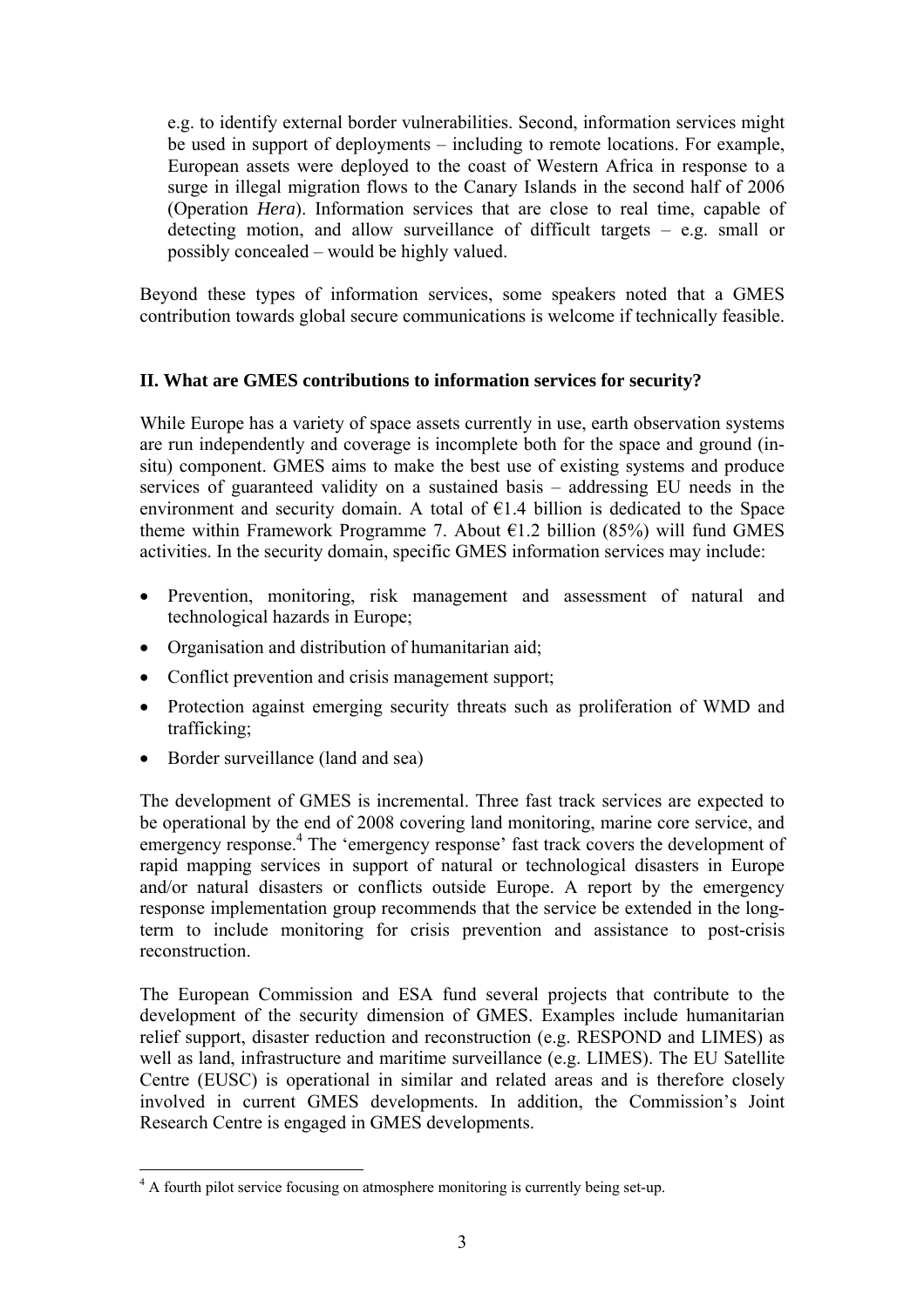### **III. Implementing the 'S' in GMES: what are the challenges and prospects?**

Speakers and participants identified several challenges associated with the implementation of information services for security. Six general categories of challenges or constraints were noted:

- 1. **Operational** The majority of these were raised in conjunction to ESDP-related needs. Examples include:
	- *Responsiveness* services should be able to react very quickly when needed with little or no prior warning.
	- *Timeliness –* exploitation resources must be adequate to process acquired data within operationally acceptable timescales and services should indicate the earliest point at which requested information can be made available and meet agreed deadlines.
	- *Reliability* assurance that information will be provided on a continuous basis and meets required specifications.
	- *Persistency* the assurance that the service is always made available and can deliver regular updates.
	- *Protection* the ability to allow the requester or provider not to authorise the disclosure of a set of geospatial data when so decided.
- 2. **Co-ordinational** There are several stakeholders already active in the domain of earth observation for security, including efforts by individual EU Member States, Commission services, and the EU Satellite Centre. Some products – such as imagery analysis in support of treaty verifications and border monitoring – fall within the scope of the GMES Security domain. Likewise, in-situ data are typically managed by EU Member States, making it more challenging to provide data through a single or limited number of channels. The possibility that data are not made available due to confidentiality creates additional constraints. As the security dimension of GMES evolves, it will be important to ensure continued coherence across stakeholders. Participants also highlighted the need for integration of European space components dealing with positioning/ timing/navigation (Galileo), communications, and earth observation (GMES).
- 3. **Technical**  Some user needs, such as requests for continuous monitoring in real or near real time that is also able to track small-sized objects may not be feasible, especially in the short to medium term. Some military requirements may likewise not be technically feasible. Balancing the need for real time imagery with adequate analysis of such images (which takes time), adds additional layers of complexity.
- 4. **Political** To move beyond projects and achieve the development of GMES services at the EU level, there is a need for political support as obtained for the three fast track services on Marine, Land Cover and Emergency Response. Gaining such support may be difficult given the number of stakeholders in the security domain and their requirements vis-à-vis information services.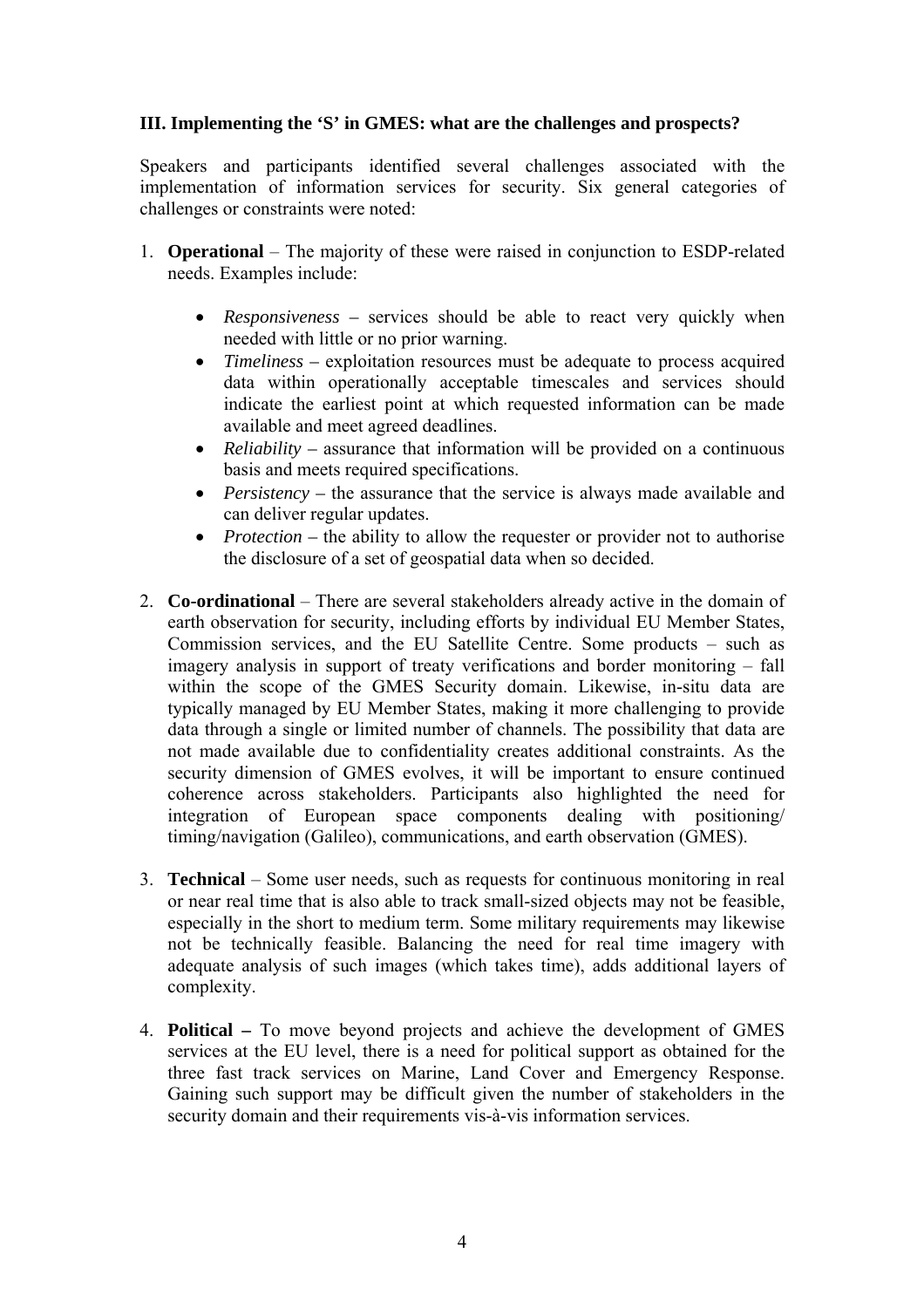- 5. **Financial** The GMES budget stems from the Community *Framework Programme for Research Development.* As the system matures, a budget line for operations will be needed. In the words of one speaker, 'to stand, GMES will need another leg' to cover the operational phase (as is the case for Galileo).
- 6. **Organisational** This category includes elements such as developing the in-situ component of GMES and formulating protocols for sharing sensitive data in the area of security. The dual use nature of information services makes the latter a particularly challenging task. Since GMES is difficult to understand and 'sell', a branding and marketing strategy may be required. Currently, the project relies on its demonstrator projects to show the different applications as concretely as possible.

# **IV. The security dimension of GMES: Quo vadis?**

Given the multitude of stakeholders in the security domain, GMES governance issues will become increasingly important. According to several participants, the current organisational structure is unable to aggregate users' requirements in the security field. In the words of one speaker, GMES needs a *modus operandi* rather than a *modus vivendi*. Three possibilities – that are not mutually exclusive – were posited to facilitate the identification and evolution of GMES services in the security field:

- 1. *Follow-up on the seminar debate*. Such a strategy would encourage continued interactions between stakeholders. To deepen interactions, additional seminars or meetings might be held. Through a 'snow-ball' effect, new stakeholders and their requirements would be identified as interactions deepen. This could be used as a consolidation of the work in the next step.
- 2. *Establish a follow-up procedure*. To cover the entire security spectrum to the extent possible, a structured and more 'permanent' working method might be established combining different services within the Council and the Commission. While creating such a 'working group' might be complex given institutional limitations, the objective should be to minimise the possibility of credibility gaps. The seminar itself demonstrated that identifying stakeholders and their needs as well as implementing the GMES contribution for security requires novel ways of collaboration within the EU.
- 3. *Seek and encourage political guidance*. GMES is a flagship programme for the EU. While many GMES aspects are mainly technical, its implications are not. 'Top-down' political guidance is perceived as an essential ingredient for direction – especially in the security arena. As a result, policymakers may want to explore whether key stakeholders such as the Group of Commissioners on External Relations, SG/HR Solana, Commissioner Verheugen, GAERC, or EU Ministers of Research can provide additional guidance and political support to the security dimension of GMES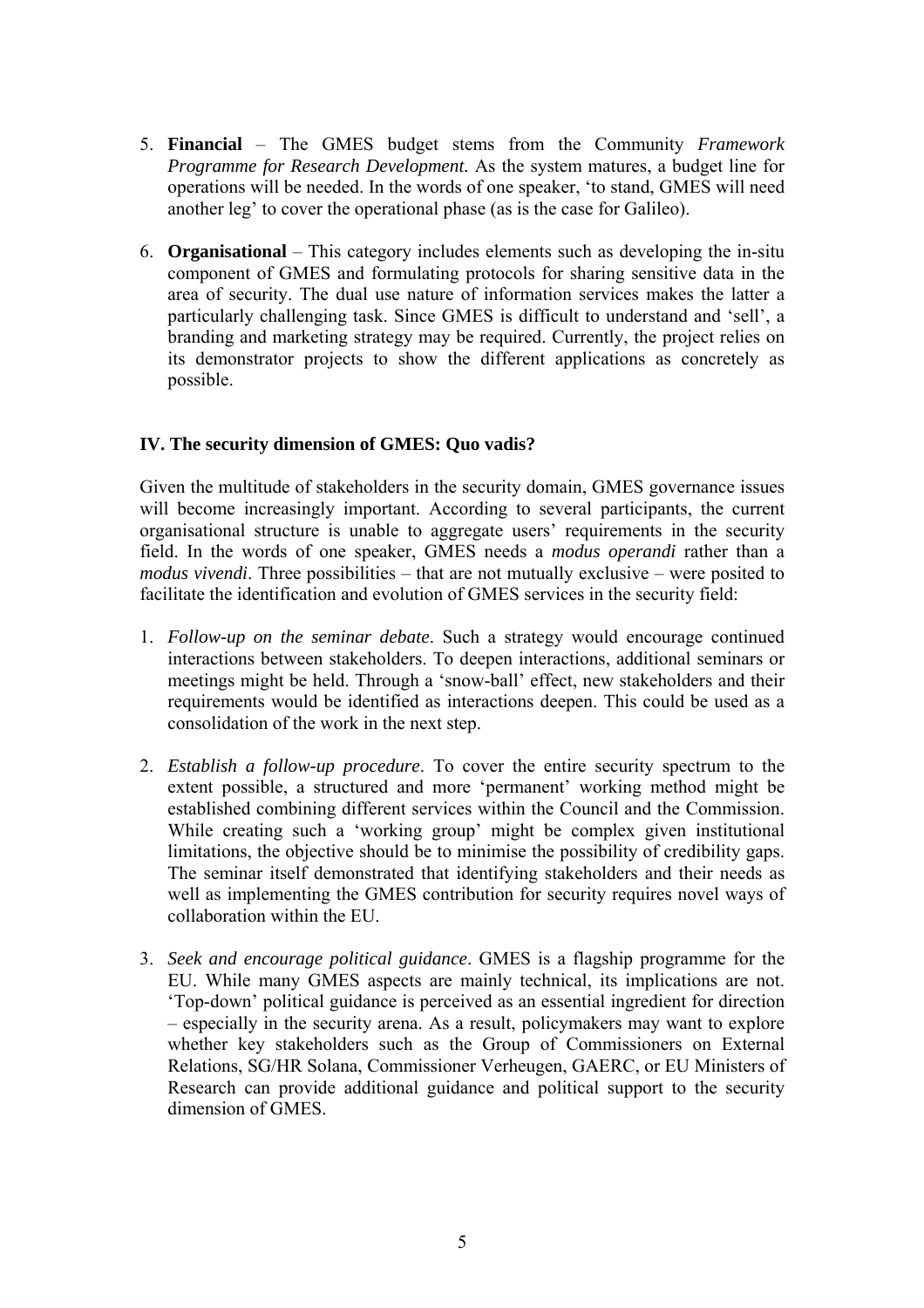#### **List of Participants**

Lorenzo AGNARELLI – Commander, Section Space Programme, Defence General Staff, Ministry of Defence, Rome

Delilah AL-KHUDHAIRY – Head of Unit, Support to External Security, DG JRC, European Commission, Brussels

Claude-France ARNOULD – Directeur, DGE VIII, Questions de Défense, Général Secrétariat, Conseil de l'Union européenne, Bruxelles

Frank ASBECK – Director, European Union Satellite Centre, Madrid

Josef ASCHBACHER – Head of the ESA GMES Space Office, European Space Agency, Rome

Marek BANASZKIEWICZ – Director, Space Research Centre, Polish Academy of Sciences, Warsaw

Jérôme BÉQUIGNON – Programme Coordinator, European Space Agency, Paris

Christian BERGER – Head of Unit RELEX A2, European Commission, Brussels

Erik BERGLUND – Head of Research and Development Unit, FRONTEX, Warsaw

Jenny BERGLUND – Planning and Communication, European Union Satellite Centre, Madrid

Christine BERNOT – Scientific Officer, DG Enterprise and Industry, European Commission, Brussels

Gerard J. BLAAUW – Director, TNO Space, Delft

Göran BOBERG – Director Remote Sensing, Swedish National Space Board, Solna

Gerhard BRAUER – Head of the Security Strategy Office, European Space Agency, Paris

Stephen BRIGGS – Head of EO Science, Applications & Future Technologies Department, European Space Agency, Rome

Denis BRUCKERT – GMES Coordinator, European Union Satellite Centre, Madrid

Jean BRUSTON – Secrétaire général, Eurisy, Paris

Bartosz BUSZKE – Project Manager, Space Research Centre, Polish Academy of Sciences, Warsaw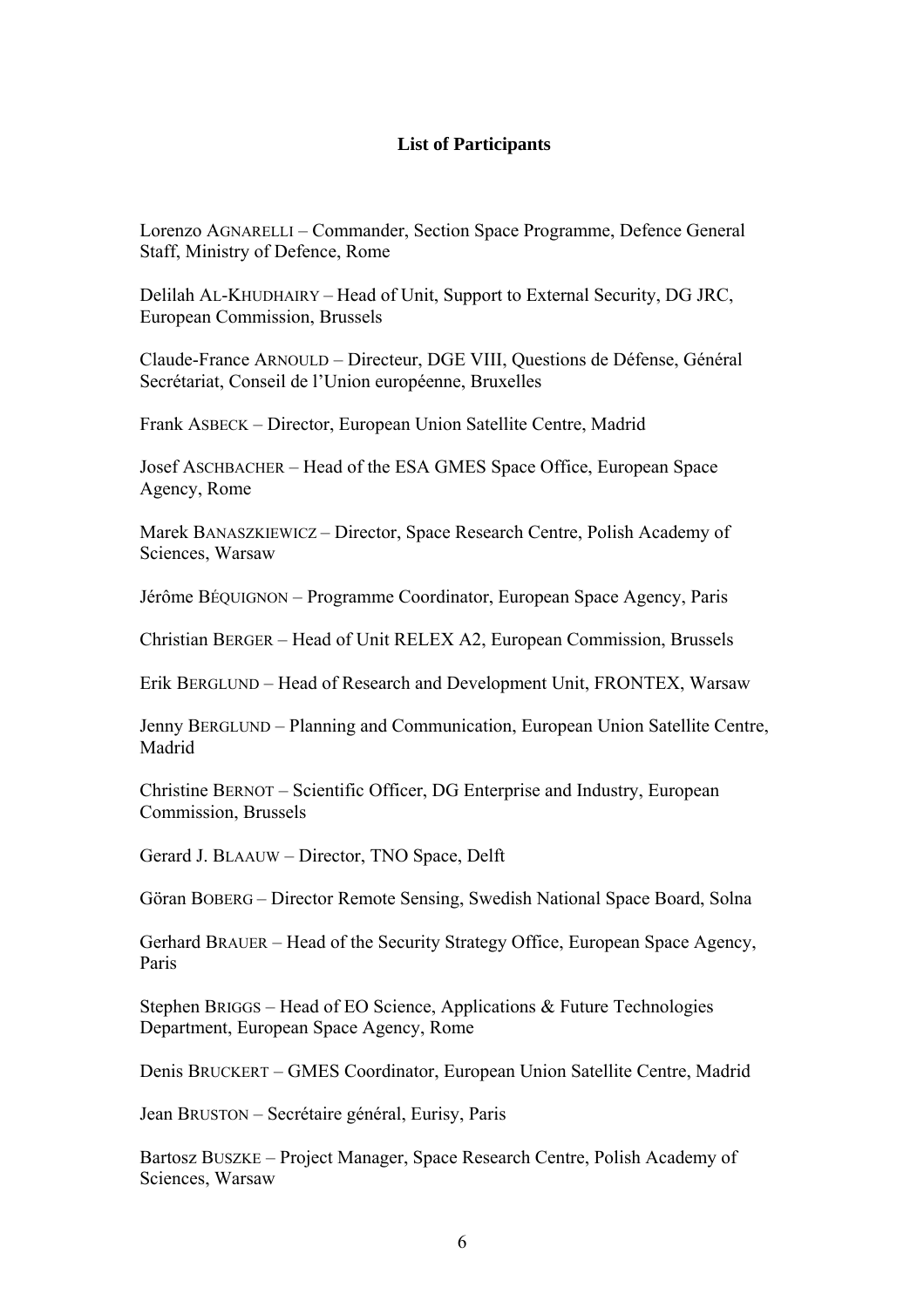Gordon CAMPBELL – Project Officer, EO Science & Applications Department, European Space Agency, Rome

David ČERVENKA – Head of Unit CFSP/ESDP, Permanent Representation of the Czech Republic to the EU, Brussels

Patrick CHATARD-MOULIN – CIS Project Officer, European Defence Agency, Brussels

Carine CLAEYS – Head of the European GNSS cell, EU Joint Situation Centre, Council of the European Union, Brussels

Paul CLAIRET – Conseiller au Bureau des Conseillers de Politique Européenne (BEPA), Commission européenne, Bruxelles

Carmen CSERNELHAZI – Third Secretary, Permanent Representation of Hungary to the EU, Brussels

Vincenzo CUOMO – Italian Representative to the GMES Advisory Council, National Research Council, Rome

Hélène-Diane DAGE – Policy Officer, Space Policy and Coordination, DG Enterprise and Industry, European Commission, Brussels

Guillaume DANDRIEUX – Requirements Branch, Intelligence Division, EU Military Staff, Brussels

Jean-Pierre DARNIS – Senior Research Fellow, Istituto Affari Internazionali, Rome

John DAVEY – Assistant Director Space, Environmental Intelligence, Ministry of Defence, London

Gilles DE KERCHOVE – Directeur, Secrétariat Général du Conseil de l'Union européenne, Bruxelles

Guillaume DE LA BROSSE – Conseiller, Représentation de la France auprès du COPS, Bruxelles

Freddy DEZEURE – Head of Unit Corporate Development, Joint Research Centre, European Commission, Brussels

Adam DOBINSKI – Plenipotentiary for Geospatial Systems, Ministry of Defence, Warsaw

Mark DOHERTY – Head of Exploitation and Services Division/Science, Applications and Future Technologies Department, European Space Agency, Rome

Anthony Val FLYNN – DG ECHO, European Commission, Brussels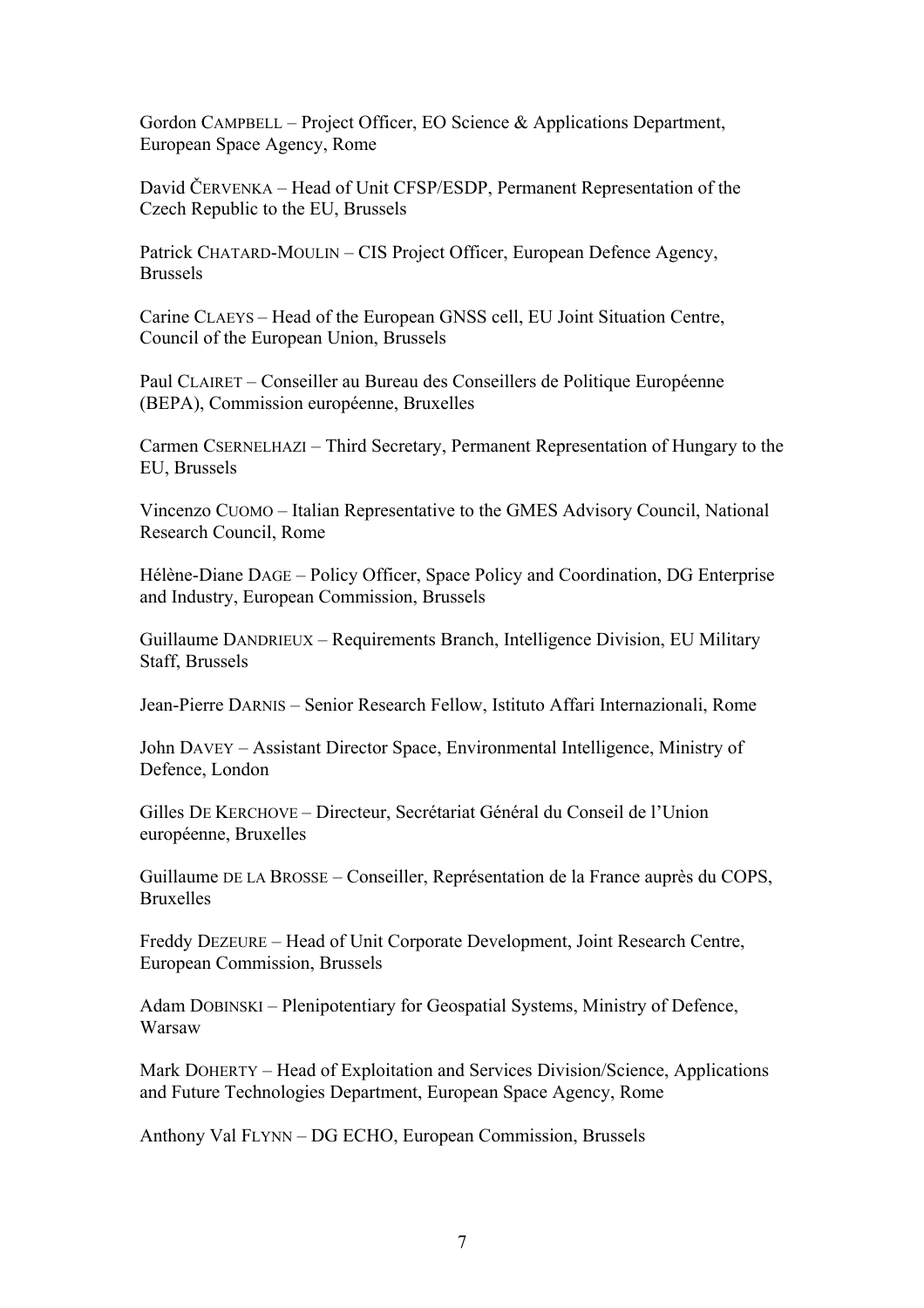Dominique FONTEYN – Director General Research and Aerospace Applications, Belgian Federal Science Policy, Brussels

Pio FORLANI – Head of R&D Office, Defence General Staff, Ministry of Defence, Rome

Helmut FRIETZSCHE – Attaché de l'air, Ambassade d'Allemagne, Paris

Octávia FROTA – Deputy Director for R&T, European Defence Agency, Brussels

Piedad GARCIA DE LA RASILLA – Advisor to the EUSC Director, European Union Satellite Centre, Madrid

Gebhard GEIGER – Researcher, Stiftung Wissenschaft und Politik, Berlin

Sofia GIOUROUKOU – Secretary of Embassy, Permanent Representation of Greece to the PSC, Brussels

Nicole GNESOTTO – Directeur, Institut d'Etudes de Sécurité de l'Union européenne, Paris

Maria Cruz GUTIERREZ – Expert National Détaché, GMES Bureau, DG Enterprise and Industry, European Commission, Brussels

Colin HICKS – President, Eurisy, Paris

Lars HÖSTBECK – Space Systems Analysis, Swedish Defence Research Agency, Stockholm

Ivan HOSTNIK – Defence Advisor, Permanent Representation of the Republic of Slovenia to the EU, Brussels

Michael HOWELLS – Capabilities and Space, Security Policy Group, UK Foreign and Commonwealth Office, London

Kimmo KANTO – Director, Tekes, Finnish Funding Agency for Technology and Innovation, Helsinki

Daniel KEOHANE – Research Fellow, EU Institute for Security Studies, Paris

Michalis KETSELIDIS – Crisis Management and Conflict Prevention Unit, DG RELEX, European Commission, Brussels

Haris KONTOES – Principal Researcher, Institute for Space Applications and Remote Sensing, National Observatory of Athens, Athens

Arto KOSKI – Deputy Director, European Defence Agency, Brussels

Tarmo KÕUTS – Senior Scientist, Ministry of Defence, Tallinn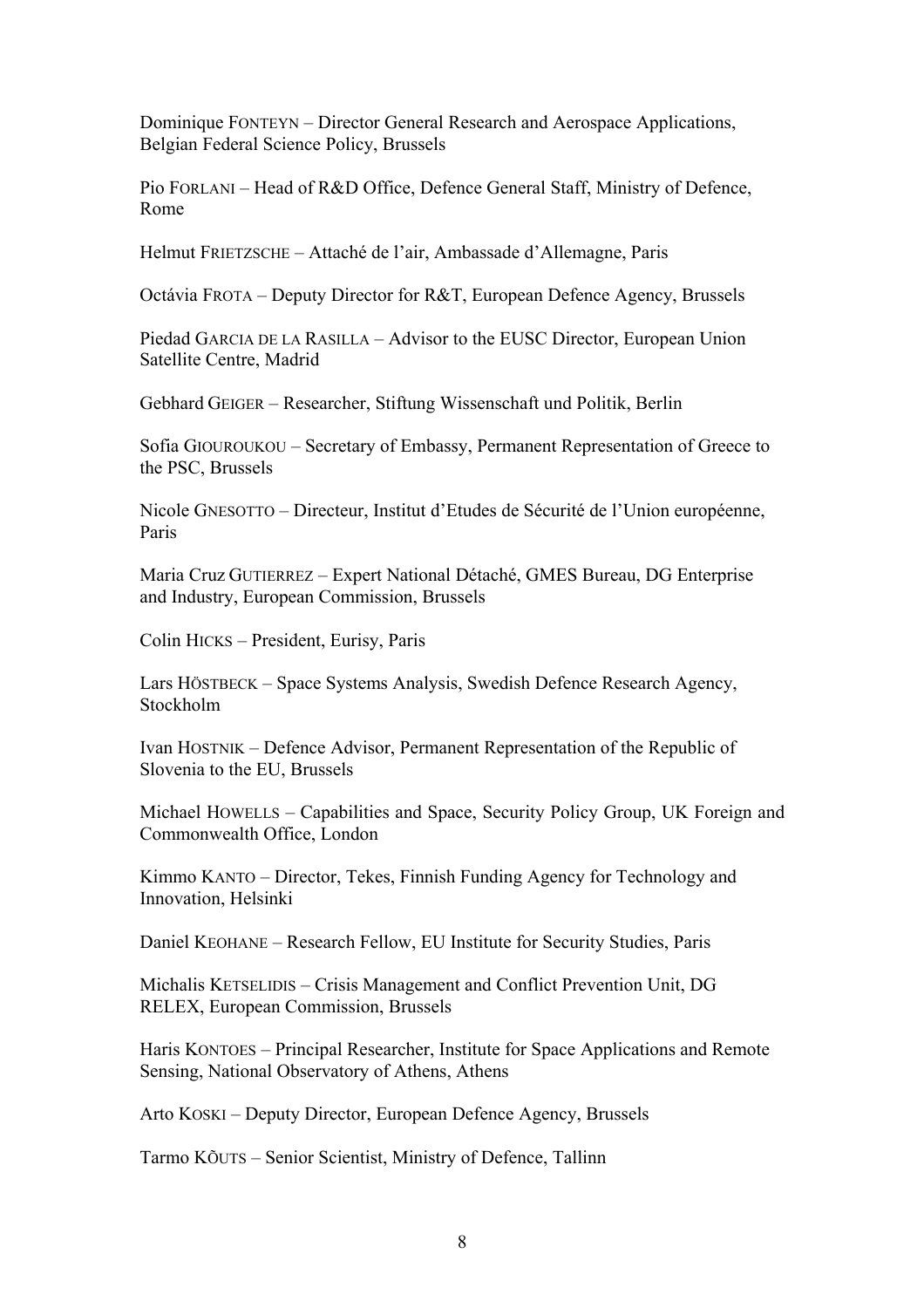Gustav LINDSTROM – Senior Research Fellow, EU Institute for Security Studies, Paris

Hilmar LINNENKAMP – Deputy Chief Executive, European Defence Agency, Brussels

Tomaž LOVRENČIČ – Deputy Director, European Union Satellite Centre, Madrid

Bernard LUCIANI – International Strategy FP7 National Contact Point, Centre National d'Etudes Spatiales, Paris

Guy MARLIER – Inspector, Belgium State Security, Brussels

Stephan MAYER – Austrian Representative Aeronautics  $\&$  Space Agency, Austrian Research Promotion Agency, Vienna

Rui MENESES DE ABREU – Official, GMES Bureau, DG Enterprise and Industry, European Commission, Brussels

Joaquim MORGADO – Engineer, CI-RNSI, Ministry of Internal Administration, Lisbon

Valère MOUTARLIER – Head, GMES Bureau, DG Enterprise and Industry, European Commission, Brussels

Klaus NEUBERT – Ambassador, Embassy of the Federal Republic of Germany, Paris

Daniel NEUENSCHWANDER – Permanent Delegate to ESA, Swiss Embassy, Paris

Richard NICKLIN – Geographic Officer, EU Military Staff, Brussels

Rickard NORDENBERG – Deputy Director Air and Space Systems Directorate, Swedish Defence Materiel Administration, Stockholm

Martin ORTEGA – Senior Research Fellow, EU Institute for Security Studies, Paris

Xavier PASCO – Senior Research Fellow, Fondation pour la Recherche Stratégique, Paris

Piero PELLIZZARI – Head Traffic Monitoring and Communication Office, Italian Coast Guard, Rome

Bartolomeo PERNICE – Seconded National Expert, Directorate of Earth Observation Programmes, European Space Agency, Rome

Nicolas PETER – Junior Expert, European Space Policy Institute, Vienna

Lionel PONCELET – Attaché, Belgian High Representation for Space Policy, Brussels

Pierre POTIN – GMES Programme Coordinator, European Space Agency, Rome

Didier POULHAZAN – Consultant, French National Institute for Advanced Security Studies, Paris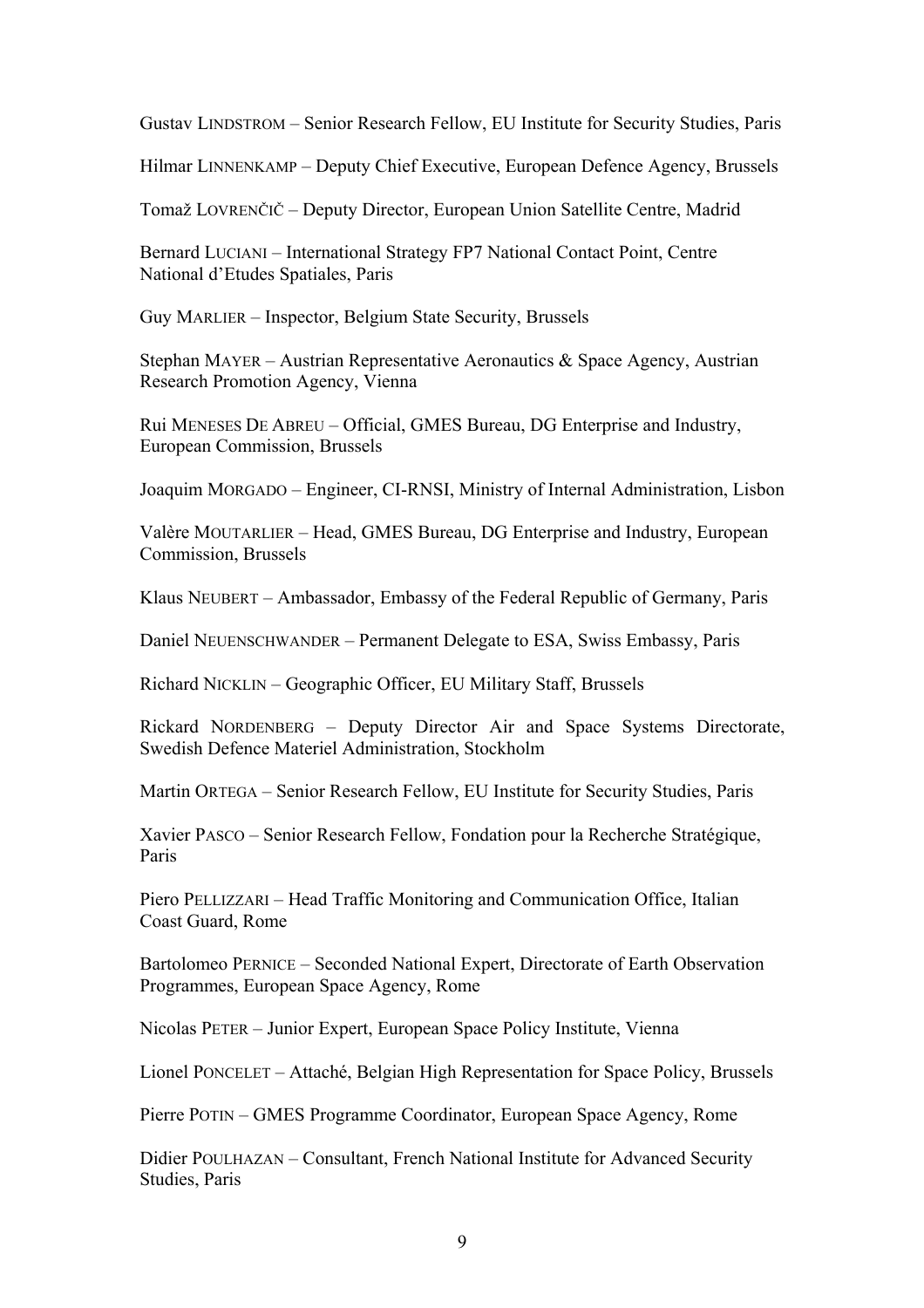Michel PRAET – Head of Director General's Cabinet, European Space Agency, Brussels

Ad REIJNGOUD – Senior Policy Officer, Ministry of Foreign Affairs, The Hague

Carmen RODRIGUEZ-AUGUSTIN – Director for International Relations, Ministry of Defence, Madrid

Jacques ROUJANSKY – Sous-directeur, Service des Recherches et Technologies de Défense et de Sécurité, Ministère de la Défense, Paris

Brian ROUTLEDGE – Head Operations Support, European Union Satellite Centre, Madrid

Peter RYDER – Chairman, GMES Marine Core Service Implementation Group, Berks

Wolfgang SCHNEIDER – Referent Space Programme, Projects and Applications, Federal Ministry of Economics and Technology, Bonn

Oliver SEIFFARTH – Unit for Border and Visas, DG Justice, Freedom and Security, European Commission, Brussels

Alda SILVEIRA REIS – Chef d'Unité Questions Horizontales, Secrétariat Général du Conseil de l'Union européenne, Bruxelles

Wolfgang STREHMEL – Bundeskriminalamt, Federal Criminal Police Office, Wiesbaden

Roberto TRIGO – Spanish Delegate to the PB-EU, CDTI, Madrid

Alberto TUOZZI – PB-EO Delegate, GAC Alternative Delegate, Italian Space Agency, Rome

Patrick VAN KERCKHOVEN – Administrateur Principal, DG TREN, Commission européenne, Bruxelles

Yves VERSCHEURE – OLAF, European Anti-Fraud Office, European Commission, Brussels

Daniel VIDAL-MADJAR – French National GMES Coordinator, CNRS, Guyancourt

Antonios VIDALIS – National Expert, Maritime Policy Task Force, European Commission, Brussels

Terje WAHL – Deputy Director General, Space and Earth Sciences, Norwegian Space Centre, Oslo

Mathieu WEISS – Conseiller, Représentation Permanente de la France auprès de l'Union européenne, Bruxelles